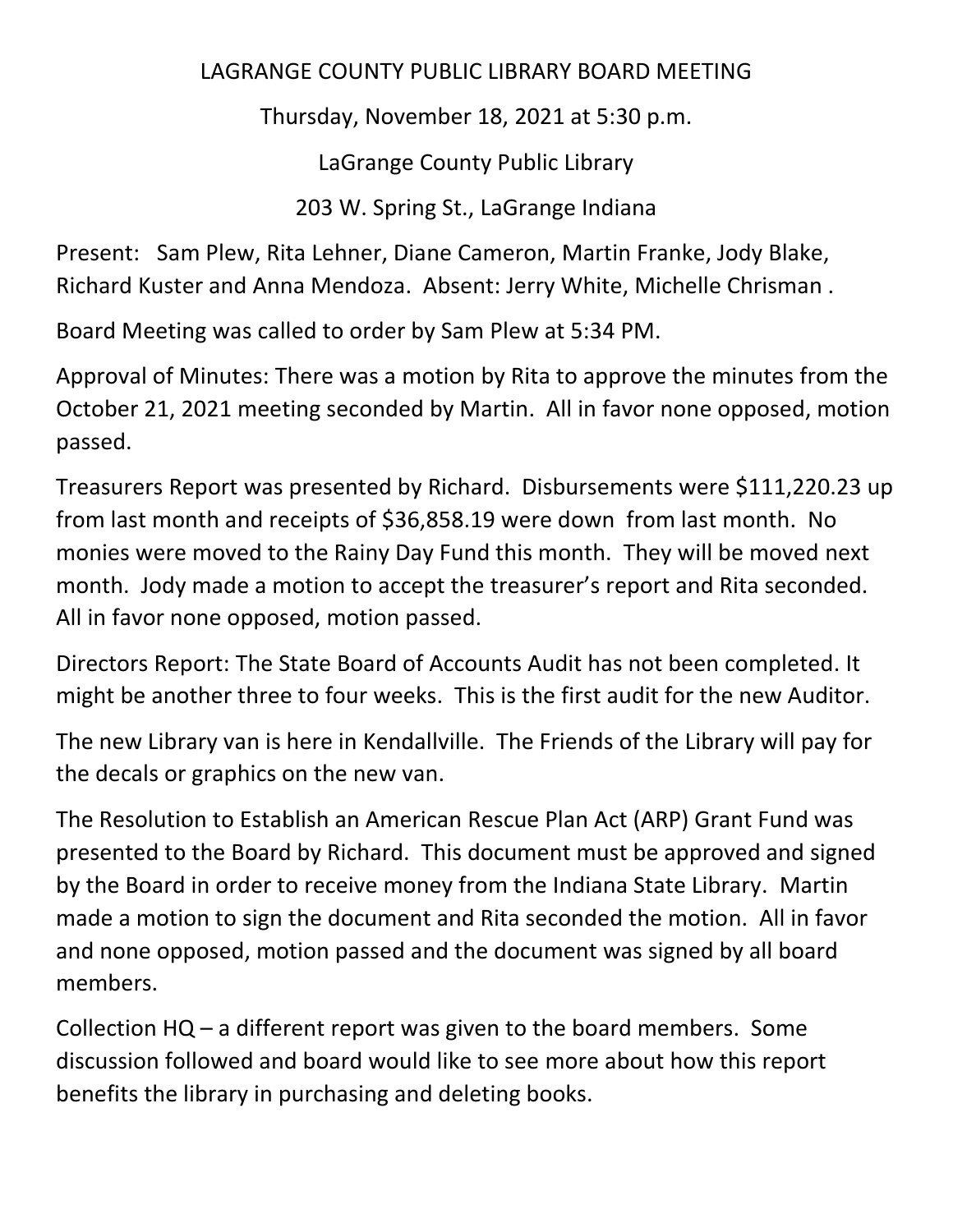Fire Alarm systems – Main and Shipshewana are completed. The parts for Topeka are not available at this time. It will be completed as soon as the parts become available.

Water Heater: received quote from Griffin for a 48 gallon tank, installed in the amount of \$8989.00. Also are waiting for quotes from, Havel and Wills. Martin made a motion not to exceed more than \$9000.00 for the purchase of a new water heater for the Main Library. Jody seconded the motion, all in favor none opposed, motion passed.

Water Cooler for the main library was discussed. ELKAY was discussed. It would require a plumber to install. More information to come regarding this item.

Food for Fines will be from November 22 through December 11, 2021. The items brought in must not be out of date to be acceptable. All items will be given to the Food and Clothes Basket of LaGrange County, Inc. Martin made a suggestion and Rita seconded that we might want to consider doing Food for Fines at a different time next year.

Update of Covid -19 – The County is Red at this time. We will continue to recommend masks for employees and guests but not mandate masks.

See Statistical Report for the month of October of 2021. .

See Staffing Report – currently have 22 employees. Would like to hire another Bookmobile Driver in the near future.

We are looking at the number of patrons who enter the library and the time they enter to determine if we should change the hours of operation for the library in the coming future.

Reports and claims were reviewed: October 31, 2021- Payroll and Check numbers **28418-28471 in** the amount of **\$111,270.23 from the operating account.** Grant Fund Expense: check number **97** in the amount of **\$150.00** for a total of **\$111,420.23.** Motion was made by Jody and seconded by Rita to approve the report. All in favor none opposed, motion passed.